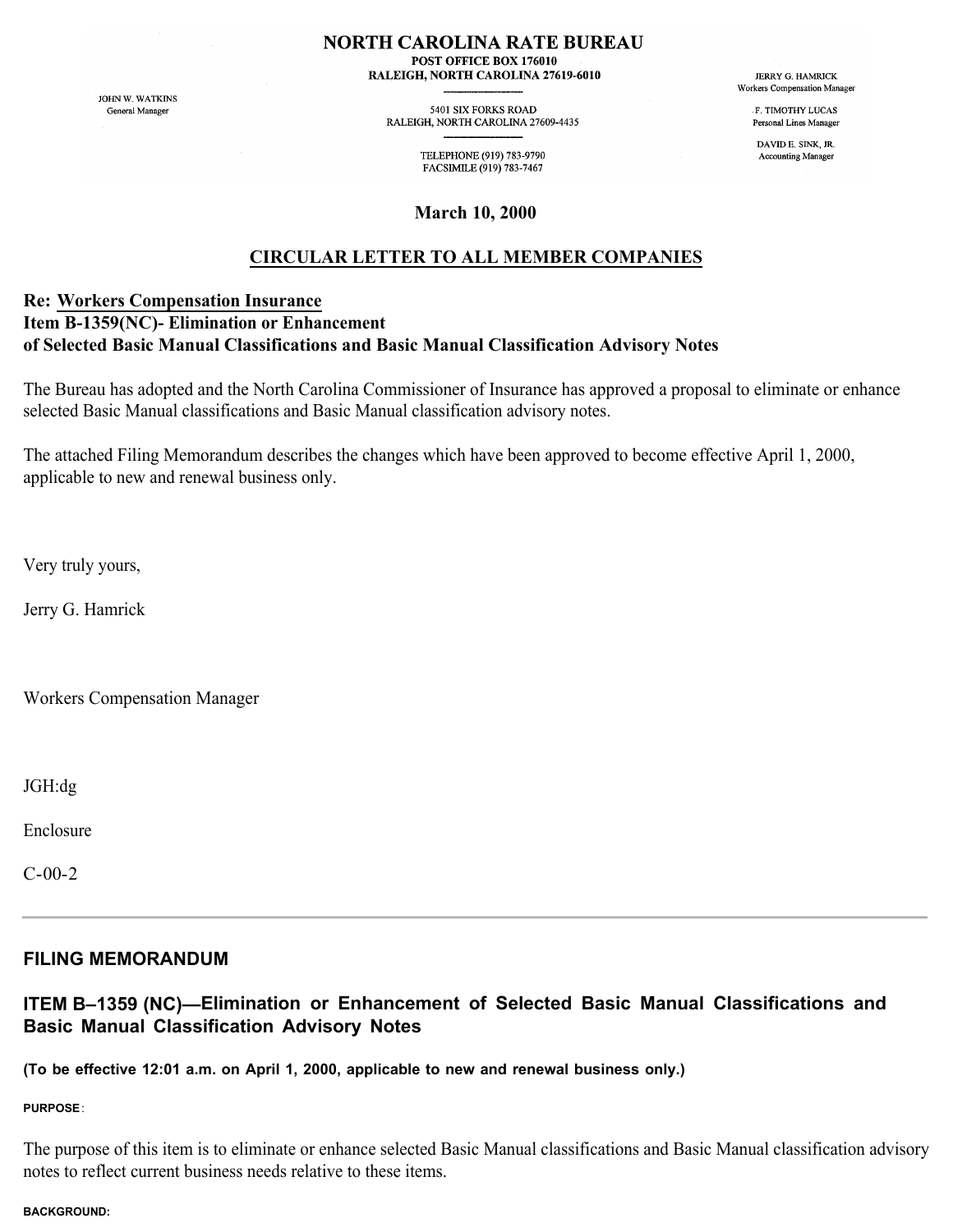The workers compensation system groups employers with similar operations so that loss costs or rates may be promulgated to reflect overall employee exposure to injury. NCCI periodically reviews individual classifications and groups of classifications by industry to determine which, if any, should be considered for elimination, phraseology modernization or phraseology clarification. In the recent past, industry groups such as admiralty classifications, chemical manufacturing classifications and explosives manufacturing classes were enhanced. In this Item, we concentrate on individual classifications and propose to eliminate or upgrade those classifications identified. We additionally propose to eliminate or upgrade certain non-classification-specific advisory notes contained in the Classifications section of the Basic Manual.

Attached are fact sheets which identify and provide the basis for NCCI's action as respects the described items. These informational sheets contain the following headers:

**FACT SHEET 1: THE MODERNIZATION OR CLARIFICATION OF CERTAIN WORKERS COMPENSATION CLASSIFICATION PHRASEOLOGIES. FACT SHEET 2: THE MODERNIZATION, CLARIFICATION OR ELIMINATION OF CERTAIN WORKERS**

**COMPENSATION CLASSIFICATION ADVISORY NOTES.**

Following these fact sheets are two exhibits that indicate the exact changes that will take place in the Basic Manual.

### **PROPOSAL:**

It is proposed that the classifications and classification advisory notes indicated in the attached exhibits be updated as shown.

### **IMPACT:**

No significant premium increases or decreases are expected to occur as a result of this filing.

### **IMPLEMENTATION:**

To implement this proposal, information described on the attached Exhibits 1 and 2 will be entered as indicated in the *Basic Manual for Workers Compensation and Employers Liability Insurance*.

The enclosed materials are copyrighted materials of the National Council on Compensation Insurance, Inc. ("NCCI"). The use of these materials may be governed by a separate contractual agreement between NCCI and its licensees such as an affiliation agreement between you and NCCI. Unless permitted by NCCI, you may not copy, *create derivative works, (by way of example, create or supplement your own works, databases, software, publications, manuals, or other materials) display, perform, or*  use the materials, in whole or in part, in any media. Such actions taken by you, or by your direction, may be in violation of federal copyright and other commercial laws. NCCI does not permit or acquiesce such use of its materials. In the event such use is contemplated or desired, please contact NCCI's Legal Department for *permission.*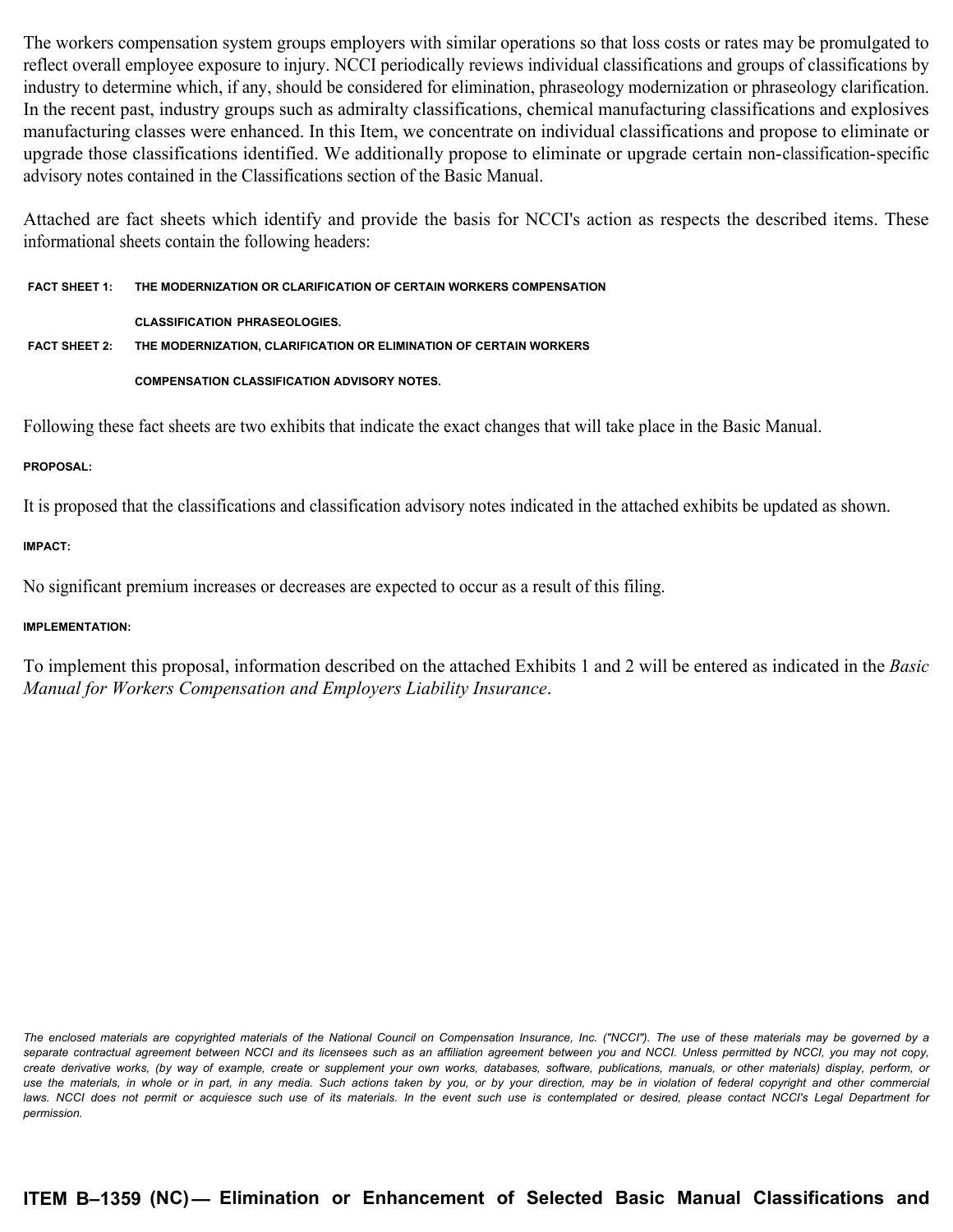### **Basic Manual Classification Advisory Notes**

#### **FACT SHEET 1**

**THE MODERNIZATION OR CLARIFICATION OF CERTAIN WORKERS COMPENSATION**

**CLASSIFICATION PHRASEOLOGIES.**

Code 2114: Present Phraseology: Oystermen Applies to shore or dock work only. Includes sorting, shucking, washing or packing. Codes 2114 and 2111–Cannery shall not be assigned to the same risk unless the operations described by these classifications are conducted as separate and distinct businesses.

Code 2114: Proposed Phraseology: Oyster Processing Applies to shore or dock work only. Includes sorting, shucking, washing or packing. Codes 2114 and 2111– Cannery shall not be assigned to the same risk unless the operations described by these classifications are conducted as separate and distinct businesses.

Note: This change eliminates gender reference.

Code 3581: Present Phraseology: Carburetor Mfg.

Code 3581: Proposed Phraseology: Fuel Injection Device Mfg.: Includes the manufacture of devices used in vehicles or other equipment to monitor, meter or distribute fuel such as but not limited to carburetors, fuel pumps, super chargers, turbo chargers and throttle bodies.

Note: Carburetors are now being manufactured on a limited basis having been replaced for the most part by fuel injection devices.

Code 4432: Present Phraseologies: Fountain Pen Mfg.; Pen Mfg-Fountain or Ballpoint

Code 4432: Proposed Phraseology: Pen Mfg.: Includes the manufacture of all types of handwriting implements that use ink or similar fluids.

Note: The term "Pen Mfg" is all inclusive. The references to fountain pen manufacturing are dated and unnecessary. Code 4432's cross-reference to Pencil Mfg.-Mechanical remains unaltered.

Code 4611: Present Phraseology: Drug, Medicine Or Pharmaceutical Preparation—No Mfg. Of Ingredients.: Applies to compounding, blending or packing operations only. Codes 4611 and 4825—Drug, Medicine or Pharmaceutical Preparation Mfg. & Incidental Mfg. of Ingredients shall not be assigned to the same risk unless the operations described by these classifications are conducted as separate and distinct businesses. Metal container mfg. to be separately rated as 3220—Can Mfg.

Code 4611: Proposed Phraseology: Drug, Medicine Or Pharmaceutical Preparation, Compounding or Blending —No Mfg. Of Ingredients.: Codes 4611 and 4825— Drug, Medicine or Pharmaceutical Preparation Mfg. & Incidental Mfg. of Ingredients shall not be assigned to the same risk unless the operations described by these classifications are conducted as separate and distinct businesses. Metal container mfg. to be separately rated as 3220—Can Mfg.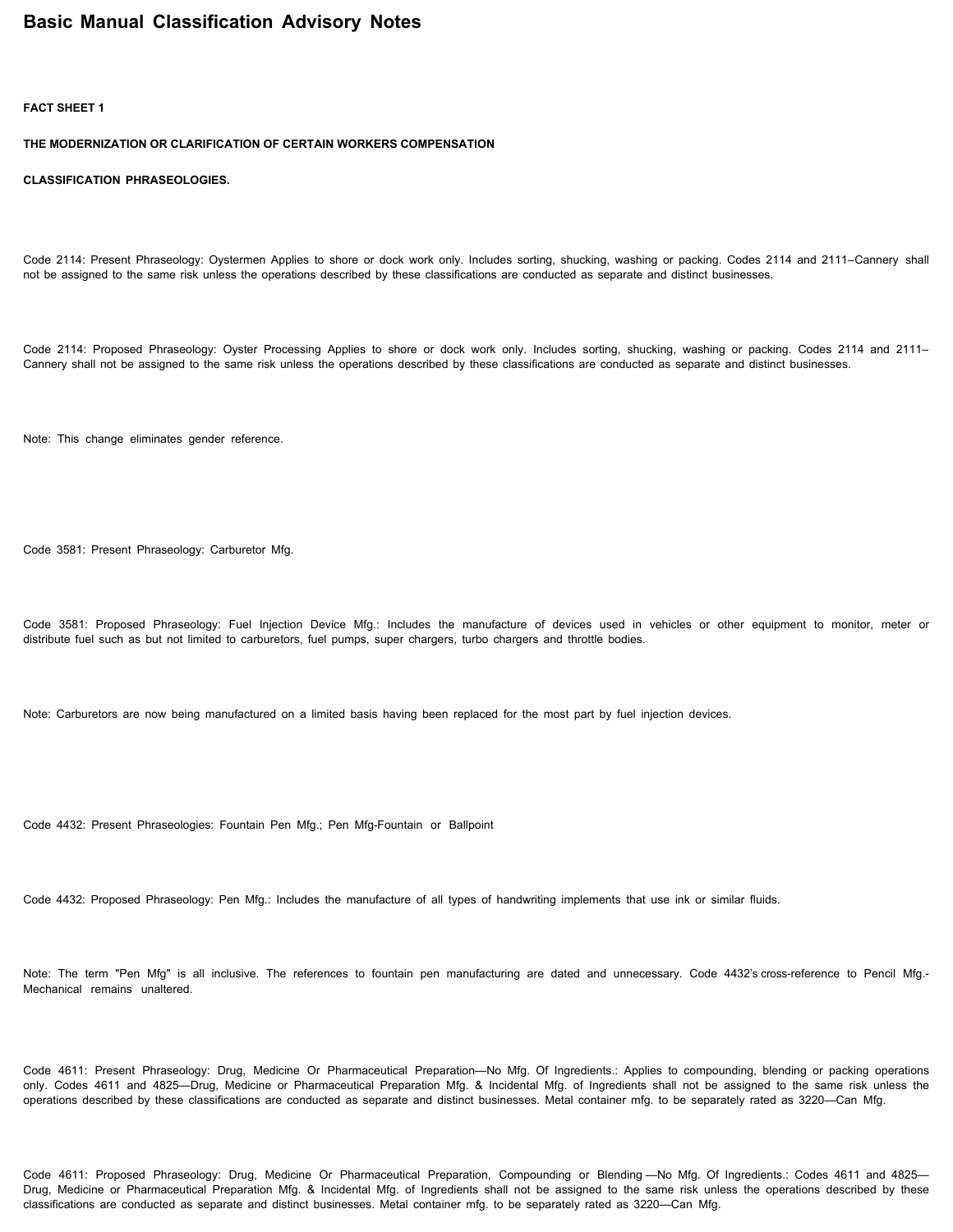Note: The first sentence of the current footnote (Applies to compounding, blending or packing operations only.) has been removed as it is felt that the present wording could be interpreted to mean that a risk providing only packaging operations of drugs, medicines or pharmaceuticals would qualify for Code 4611 instead of being assigned to Code 8047 where such operations are appropriately assigned. The words "compounding" and "blending" have been added to the phraseology preceding the footnote.

## **ITEM B–1359 (NC)— Elimination or Enhancement of Selected Basic Manual Classifications and Basic Manual Classification Advisory Notes**

**FACT SHEET 1**

Code 4825 Present Phraseology: Drug, Medicine Or Pharmaceutical Preparation Mfg. & Incidental Mfg. Of Ingredients. Codes 4825 and 4611—Drug, Medicine or Pharmaceutical Preparation—No Mfg. of Ingredients shall not be assigned to the same risk unless the operations described by these classifications are conducted as separate and distinct businesses. Mfg. of metal containers to be separately rated as 3220—Can Mfg.

Code 4825 Proposed Phraseology: Drug, Medicine Or Pharmaceutical Preparation Mfg.— Includes Mfg. of Ingredients.: Codes 4825 and 4611—Drug, Medicine or Pharmaceutical Preparation—No Mfg. of Ingredients shall not be assigned to the same risk unless the operations described by these classifications are conducted as separate and distinct businesses. Mfg. of metal containers to be separately rated as 3220—Can Mfg.

**Note:** This code's phraseology was changed to eliminate the word "incidental" as it is felt this word could be interpreted to mean that the amount of manufacturing of ingredients is in some way limited to what would be considered an "incidental" or small amount.

Code 3400 Present Phraseology: Metal Goods Mfg. NOC.

Code 3400 Present Phraseology: Metal Stamping Mfg.—Applicable to mass production manufacturing of stamped metal articles including, but not limited to, license plates, tags, toys, pie plates, buckets and waste baskets.

Code 3400 Proposed Phraseology: Metal Stamped Goods Mfg. NOC.

Code 3400 Proposed Phraseology: Metal Stamping Mfg. NOC—Applicable to mass production manufacturing of stamped metal articles including, but not limited to, license plates, tags, toys, pie plates, buckets and waste baskets.

**Note:** The phraseology Metal Goods Mfg. is too broad and can be construed to contemplate operations that manufacture metal goods on a much broader basis than is intended by this class. The addition of the word "stamped" limits the scope of this classification.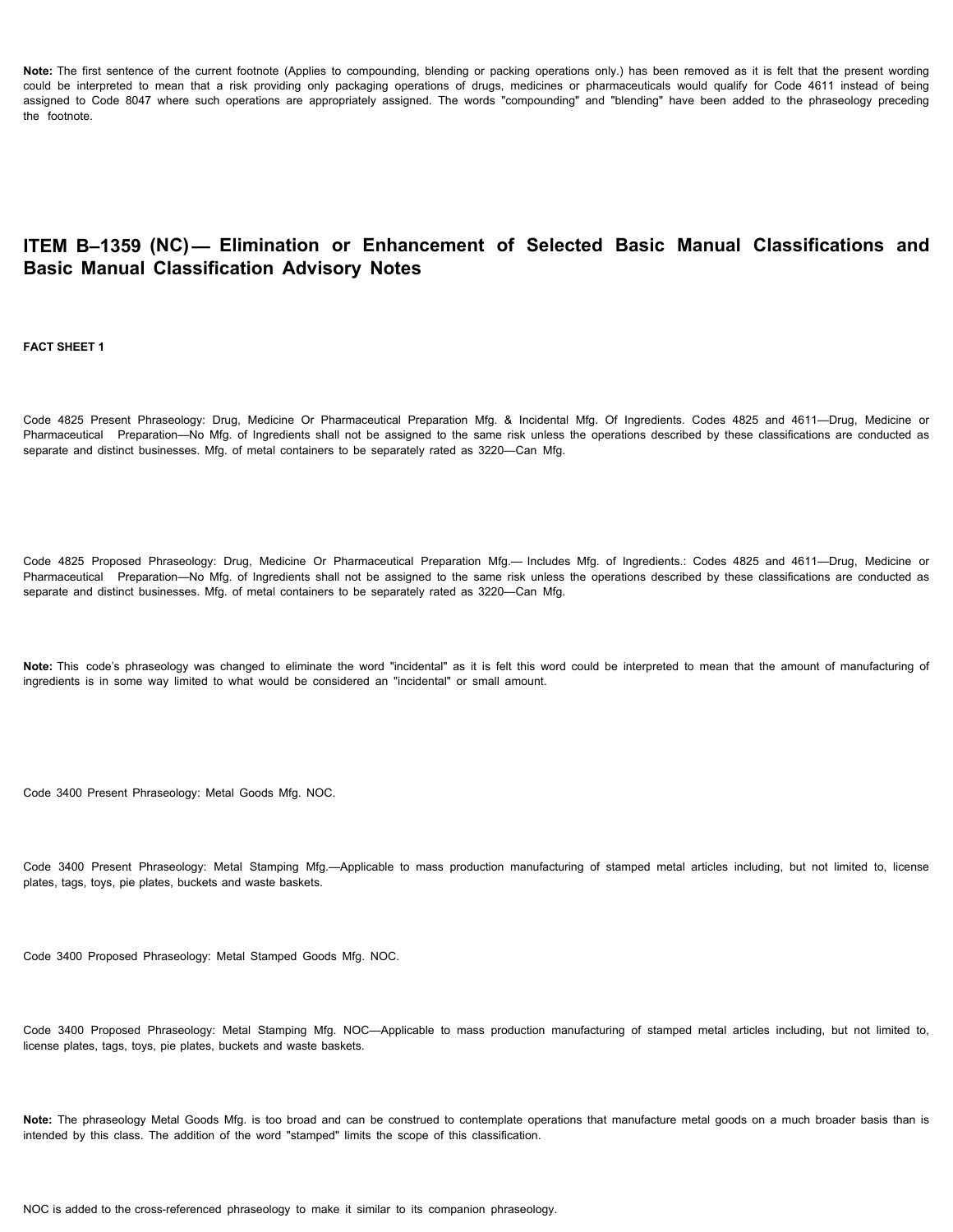# **ITEM B–1359 (NC)— Elimination or Enhancement of Selected Basic Manual Classifications and Basic Manual Classification Advisory Notes**

**FACT SHEET 2**

#### **THE MODERNIZATION, CLARIFICATION OR ELIMINATION OF CERTAIN WORKERS**

**COMPENSATION CLASSIFICATION ADVISORY NOTES.**

Page C2 – Basic Manual

Present Phraseology: Flight testing by mfr. - prototype or experimental aircraft - flying crew. Refer to the rating organization having jurisdiction for the applicable classification.

Proposed Phraseology: Flight testing by mfr. – prototype or experimental aircraft – flying crew. Assign exposure to the one aircraft classification that best describes the nature of the aircraft being tested..

Note: "Refer to the rating organization having jurisdiction" is obsolete.

Page C25 – Basic Manual

Present Phraseology: Federal war housing dismantling or wrecking. See wrecking.

Proposed Phraseology: NONE

Note: This entry is obsolete.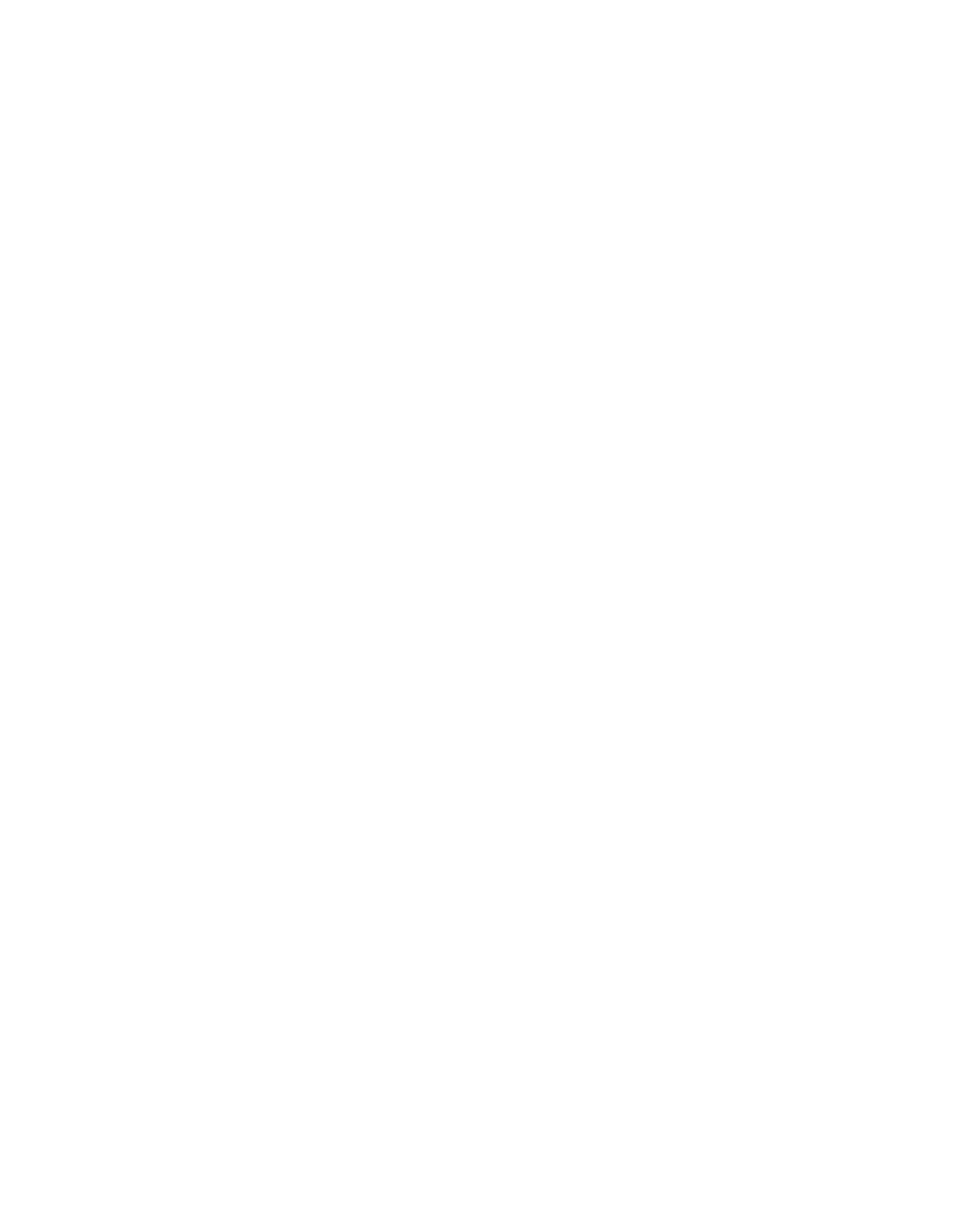**EXHIBIT 1**

**THE MODERNIZATION OR CLARIFICATION OF CERTAIN WORKERS COMPENSATION CLASSIFICATION PHRASEOLOGIES**

**BASIC MANUAL**

**CLASSIFICATIONS**

**2114 Oystermen Oyster Processing** Applies to shore or dock work only. Includes sorting, shucking, washing or packing. Codes 2114 and 2111 – Cannery shall not be assigned to the same risk unless the operations described by these classifications are conducted as separate and distinct businesses.

**3581 Carburetor Mfg. Fuel Injection Device Mfg.** Includes the manufacture of devices used in vehicles or other equipment to monitor, meter or distribute fuel such as, but not limited to, carburetors, fuel pumps, super chargers, turbo chargers and throttle bodies.

### **Fountain Pen Mfg.**

- **4432**
- **4432 Pen Mfg-Fountain or Ballpoint**
- **4432 Pen Mfg.** Includes the manufacture of all types of handwriting implements that use

ink or similar fluids.

**4611 Drug, Medicine Or Pharmaceutical Preparation, Compounding or Blending —No Mfg. Of Ingredients** Applies to compounding, blending or packing operations only. Codes 4611 and 4825—Drug, Medicine or Pharmaceutical Preparation Mfg. & Incidental Mfg. of Ingredients shall not be assigned to the same risk unless the operations described by these classifications are conducted as separate and distinct businesses. Metal container mfg. to be separately rated as 3220—Can Mfg

## **Drug, Medicine Or Pharmaceutical Preparation Mfg. & Incidental**

**4825 Includes Mfg. Of Ingredients** Codes 4825 and 4611—Drug, Medicine or Pharmaceutical Preparation—No Mfg. of Ingredients shall not be assigned to the same risk unless the operations described by these classifications are conducted as separate and distinct businesses. Mfg. of metal containers to be separately rated as 3220—Can Mfg.